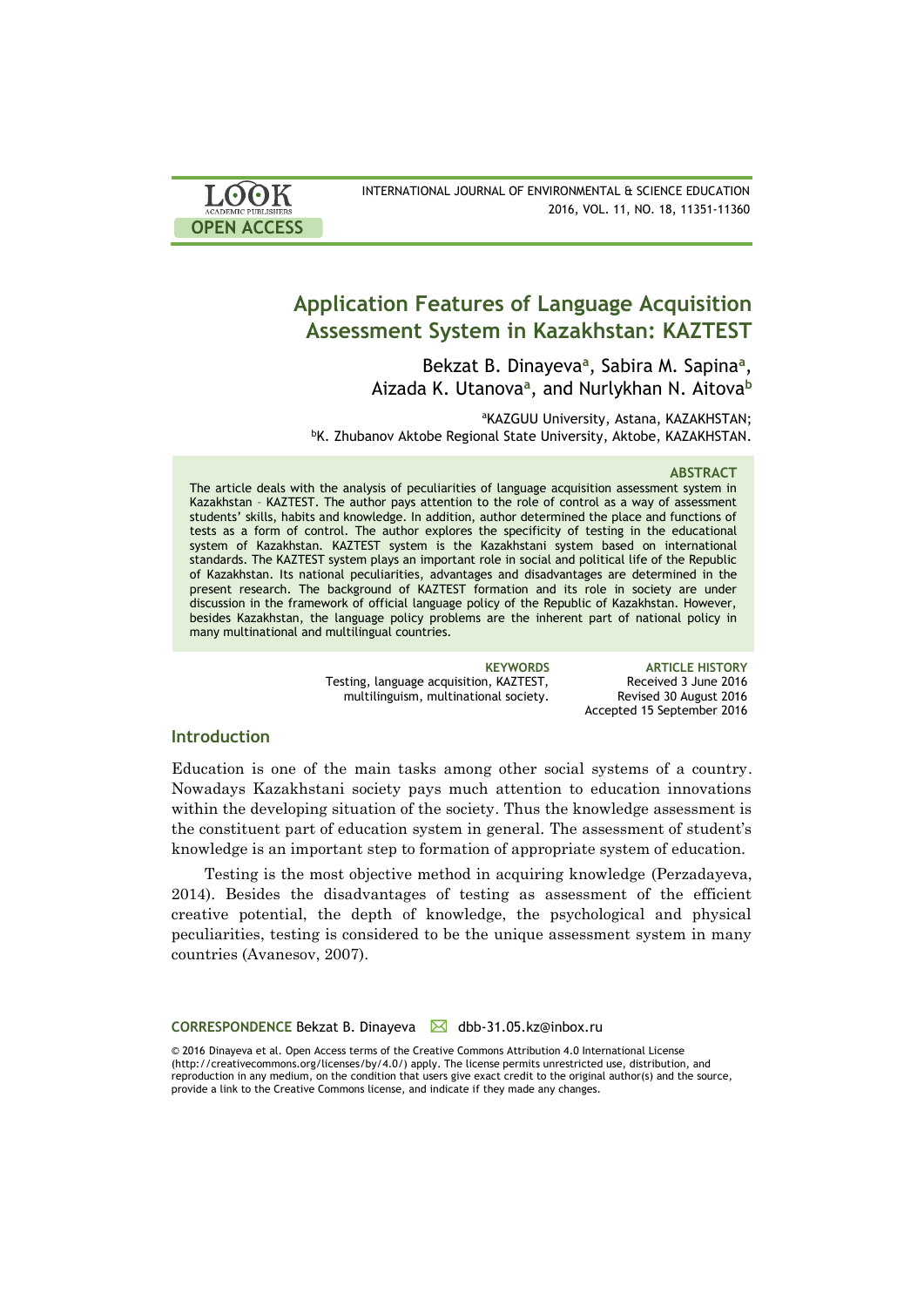Language acquisition assessment system by testing coinsides the general knowledge assessment, but nevertheless it has its own inherent peculiarities (Avanesov, 2007). The language acquisition assessment consists of level assessment, general assessment and language as a communication tool assessment by requirements for professional competence of a person (Alderson & Banerjee, 2002; Gu, 2014).

The language acquisition assessment system is very important for any country, for official language acquisition is considered to respect the state values, to follow the social values and to acquire the personal values, that are very important for any republic.

According to National Programme of Language Development and Functioning of the Republic of Kazakhstan for 2011-2020, a gradual knowledge raising is being planned in the country among the population speaking state, Russian and English languages. "Trinity of languages" project determines the Kazakh language as the state language, Russian – official, English – the language of international communication (Sadybekova, 2013). In despite of the fact that the Russian language lingua franca for most countries in the region, this function reaches a larger scale in Kazakhstan than in other countries of the Soviet Union (Beacháin & Kevlihan, 2013). In such circumstances, level of state language proficiency raising is a challenge of high priority that requires a certain caution.

Gradual knowledge raising among the population is being planned in the country. The Kazakh language acquisition assessment system of the Republic of Kazakhstan is called KAZTEST. KAZTEST system is developed by the National Testing Center of the Ministry of Science and Education of the Republic of Kazakhstan and the given testing system functions from 2006. KAZTEST fulfils many measures in the framework of language policy of the multinational country as Kazakhstan, it assists the official language acquisition development.

# **Literature Review**

The control is the important constituent of educational process and it is impossible without it to provide efficiency of teaching. The control is a supervision and verification of the students' progress, as a subsystem within the framework of the departmental teaching on the whole, which will realize functions inherent to it and had by the object and methods (Pavlov et al., 2000).

The processes, which take place in the educational industry lately, require strengthening of efficiency of control system after educational-educative activity of students. The control is not only fixation of certain result of students' achievements, but also effective project vision of the ways of development, removal of the exposed failures with the purpose of improving the efficiency of educational-educative activity of the establishment (Pavlov et al., 2000). The control is usually considered in two planes – theoretic-methodological and practical. If to outline this notion as system of assessment of the students' educational achievements and permanent basis for perfection and self-perfection of teachers, then the category takes the poly-aspect value.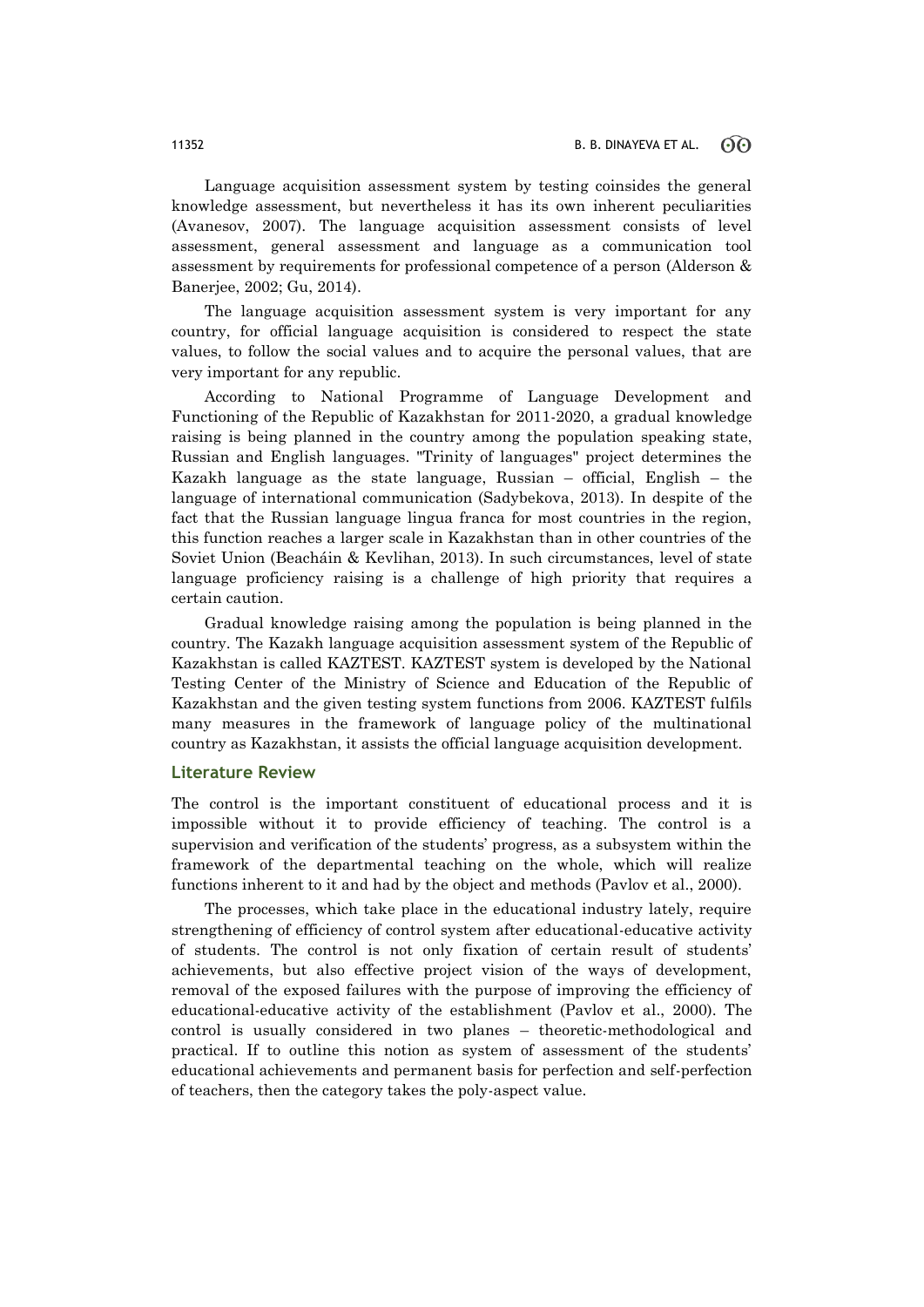The control is determined as verification of something, principle of feedback that has the educational and educative value. The control has the substantial value both for a teacher, and for a student. A teacher must have data about the level of formation and development of the students' skills, habits and knowledge. Thus, the control is one of the instruments of teaching control process. It basic function is feed-back. Without the feed-back the students will repeat the same errors and, as a result, the education would be unsuccessful. In turn, the qualitative feedback as one of the functions of knowledge and skills control provides conditions for students' transition to self-regulated learning (Nicol & Macfarlane-Dick, 2006). Thus, the control's signification is displayed in objective level of knowledge, as well as in education quality improvement through effective motivation and engagement.

Achievement control often occurs by means of tests. In proper test using, this control allows the student to go further in learning (Black & Wiliam, 2009).

Implementation of testing in the Kazakhstan system of education now is possible owning to the different information technologies used as the effective means of students' knowledge control (Ibraeva, 2015). Test tasks in the Kazakhstan system of control can bear different character. They may be educational and applied with the aim of independent study of the topic. Executing these tasks, students can use different text-book and reference materials, thus this type of testing requires high level of students' knowledge and possibility of independent work. Also the test may be professional in order to check the level of applicants' knowledge. Obviously, all types of tests are used with the main purpose of checking knowledge and obtainment information about the gaps in them.

Using of testing is conditioned by the range of objectives the teacher must decide while teaching students. One of them is integration of education in the Republic of Kazakhstan into the world community (Zaitseva & Prokofiev, 2004). Presently, in Kazakhstan, tests with closed form of issues is predominantly used. Testing as a form of control in Kazakhstan is based on the choice of one of several variants of answers offered to consideration in the process of testing. The problem with of this type of testing is that it doesn't cover all varieties of control materials required for monitoring students' knowledge quality. Moreover, the tested students can often choose the right answer associatively. However, this form of assessment is simplest to conduct and to analyze results (Perzadayeva, 2014). This explains the widespread use of tests.

### **Aim of the Study**

The aim of this research is to study KAZTEST system application dynamics and characteristics in line with state language policy with a view to develop recommendations for a more effective testing system application in order to create and maintain the national identity of citizens.

# **Research Questions**

The overarching research question of this study was as follows: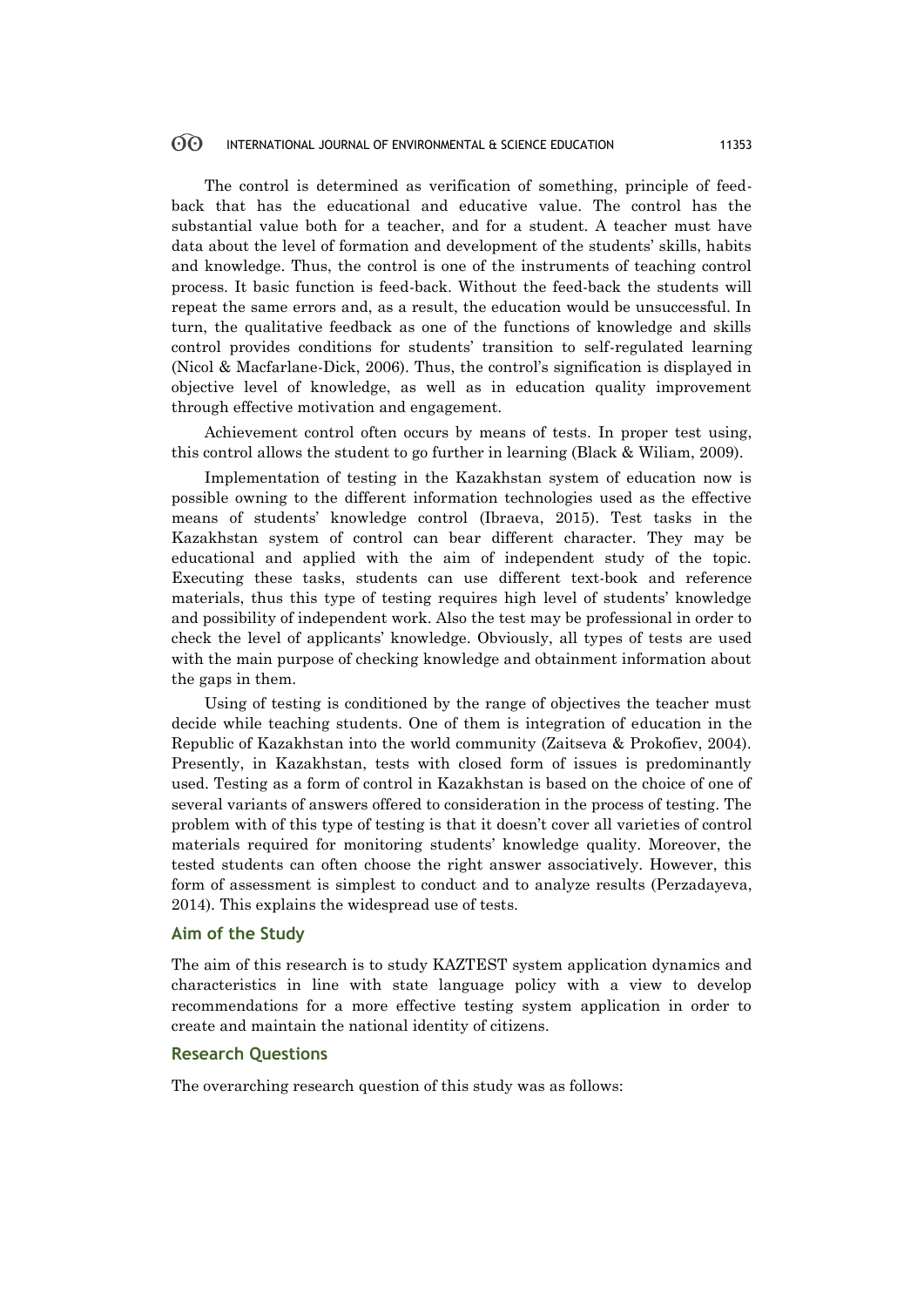What are the KAZTEST system application dynamics? How testing by means of this system affect the use of state language in Kazakhstan?

# **Method**

Methodology of the research – analysis of documents and comparative analysis of language testing systems in different countries. Analysis of documents was undertaken in two directions. Participants' data allowed to create a comprehensive dynamics picture of testing by means of KAZTEST system by years, as well as to show civil servants distribution that were participating in the study. This allows drawing conclusions about KAZTEST system relevance to society. An analysis of documents containing programs of action of the Republic of Kazakhstan led to conclusions about the role of KAZTEST system in language policy of the country and about its function to establish and maintain the national identity of citizens. Comparative analysis of language testing systems of various countries was undertaken to show KAZTEST system features – alike and distinguishing from similar systems. That allows creating a set of recommendations to improve the considered test effectiveness.

### **Data, Analysis, and Results**

During the development of the Kazakhstani assessment system the international practice and experience of assessment systems used in different countries are investigated (Sagindikov & Abdyhalikov, 2010). On the bases of the study of international practice the Kazakhstani assessment system was developed taking into account the Kazakh language peculiarities.

The main purpose of KAZTEST system is the language acquisition assessment for the Kazakh language. In general, according to the structure KAZTEST is like American TOEFL (Test of English as a Foreing Language) and Russian TORFL (Test of Russian as a Foreign Language) (Abdyhalikov & Sadvakasova, 2012), but nevertheless it is the national system that has inherent peculiarities like any national system (Stricker, Rock & Lee, 2005).

TOEFL and TORFL are designed for people speaking English or Russian as a foreign language, and KAZTEST is designed for citizens of the Republic of Kazakhstan and abroad to assess the Kazakh language acquisition and identify the levels of language acquisition.

TOEFL certificates are necessary for applying for educational establishments, business structures and research centers, also the governmental and international organizations demand the presence of TOEFL certificates. The validity of the TOEFL certificate is 2 years. TORFL certificates are needed for applicants for higher educational establishments with Engineering, Humanitarian and other sciences and there is no validity period for TORFL certificates. But KAZTEST system has its own peculiarities: KAZTEST is designed for applicants to State Service, National Companies, Presidential «Bolashak» International Programmes for achieving Bachelor's, Master's and Doctor's degrees in abroad and teaching staff of Nazarbayev Intellectual Schools. The validity period of KAZTEST certificate is 3 years.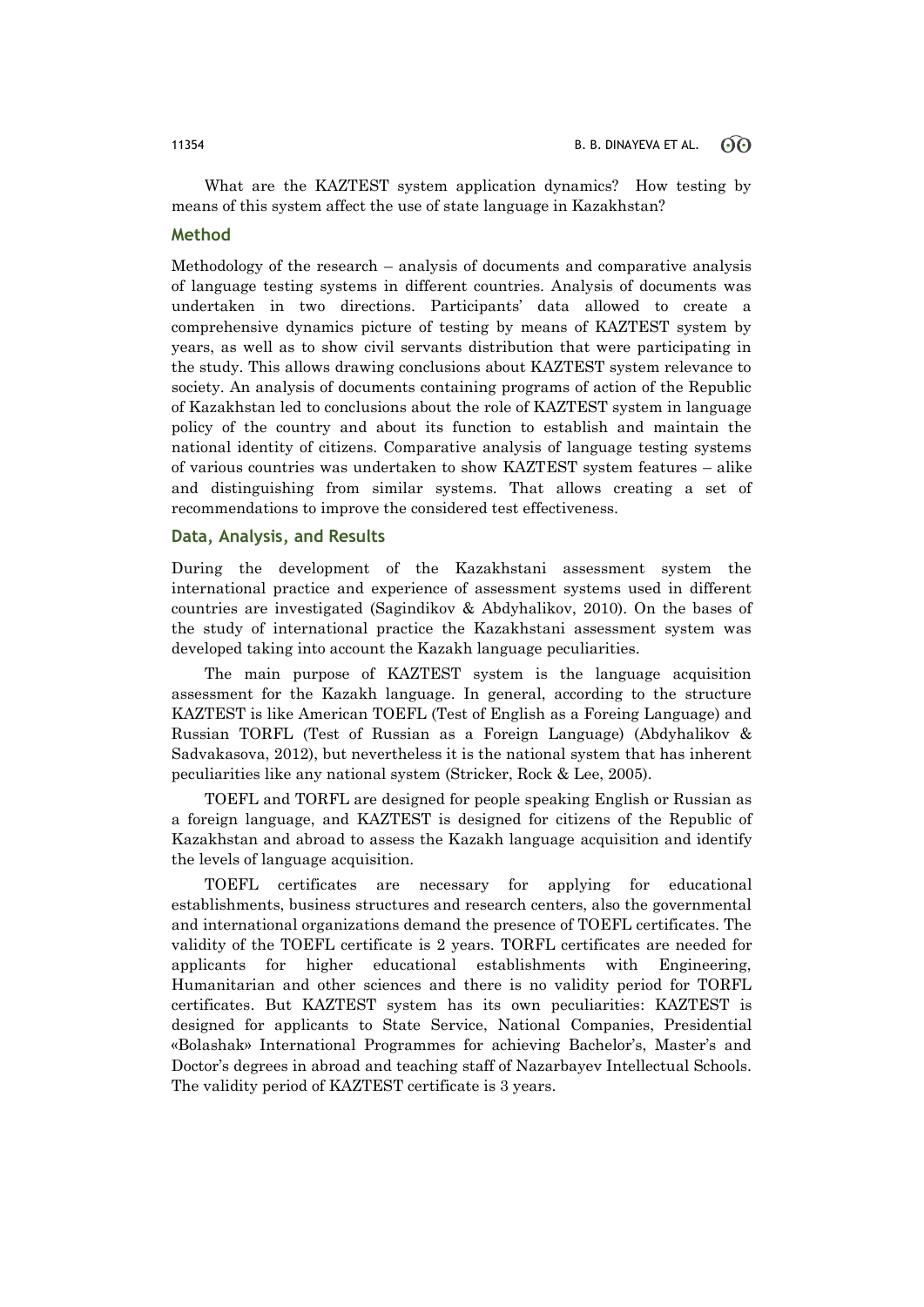The procedure of testing according to KAZTEST system foresees using two stages of testing. The first stage includes determination of the level of mastering the Kazakh language. At this stage the tested person receives test tasks, which answers are assessed according to the scale. For example, if among 150 test tasks a person receives 110 points, this figure shows the intermediate level of acquisition of the Kazakh language: the elementary level amounts 31-64 points, basic level – 65-104 points, intermediate – 105-119 points, upper intermediate – 120-134 points, high level  $-135-145$  points and advanced  $-146-150$  points.

The second stage includes assessment of the level of mastering the Kazakh language. The tested person receives the test tasks of the corresponding (intermediate) level. Testing is conducted by three blocks: auding, vocabulary and grammar, and reading. Generally, 2 hours 30 minutes are provided for taking this test. Each block consists of certain quantity of tasks: auding block amounts 30 test tasks, that must be executed during 25 minutes; vocabulary and grammar block includes 70 test tasks (60 minutes); and reading block covers 50 test tasks (65 minutes).

The conception of KAZTEST implementation is the basis of organization of measures directed at conduction of comprehensive testing with the aim of assessment of the level of Kazakh language knowledge, and also determines the basic direction of legislative, legal-regulatory acts and target programmes on the system implementation. Implementation of KAZTEST is actual presently for creation of the assessment system of Kazakh language knowledge that corresponds to the state standards of testing, and formation of structure, content, and mechanisms of organization and management of this system.

The number of participants passing KAZTEST system during 2006-2013 is indicated in the Table 1.

|                           | Table 1. The Number of Persons passing KAZTEST during 2006-2013. |  |      |  |                     |      |                  |       |  |  |
|---------------------------|------------------------------------------------------------------|--|------|--|---------------------|------|------------------|-------|--|--|
| Year                      | 2006                                                             |  |      |  | 2007 2008 2009 2010 | 2011 | 2012             | -2013 |  |  |
| Number of Persons 169 639 |                                                                  |  | 1633 |  | 2252 6400           |      | 7084 10250 13708 |       |  |  |

**Table 1.** The Number of Persons passing KAZTEST during 2006-2013.

During 2006-2007 mainly the Russian speaking school and University students and statesmen participated in KAZTEST testing. In 2008 a new conception for KAZTEST was accepted where the obligatory requirement was for applicants of Presidential «Bolashak» International Programmes for achieving Bachelor's, Master's and Doctor's degrees in abroad and since 2008 the applicants of «Bolashak» International Programmes have started passing KAZTEST. Since 2009 Russian speaking school students of High Schools for Gifted children, participating at the educational olimpiads and educational contests pass KAZTEST. Since 2010 autonomous educational organizations, Nazarbayev Intellectual Schools, accepted KAZTEST for teaching staff. In 2013 national KAZTEST system became one of the requirements for applicants to vacancies for State service «А» Corpus positions of the Republic of Kazakhstan and personnel reserves for state service. The quantitative analysis of passing KAZTEST system during 2013 among statesmen is indicated in Table 2.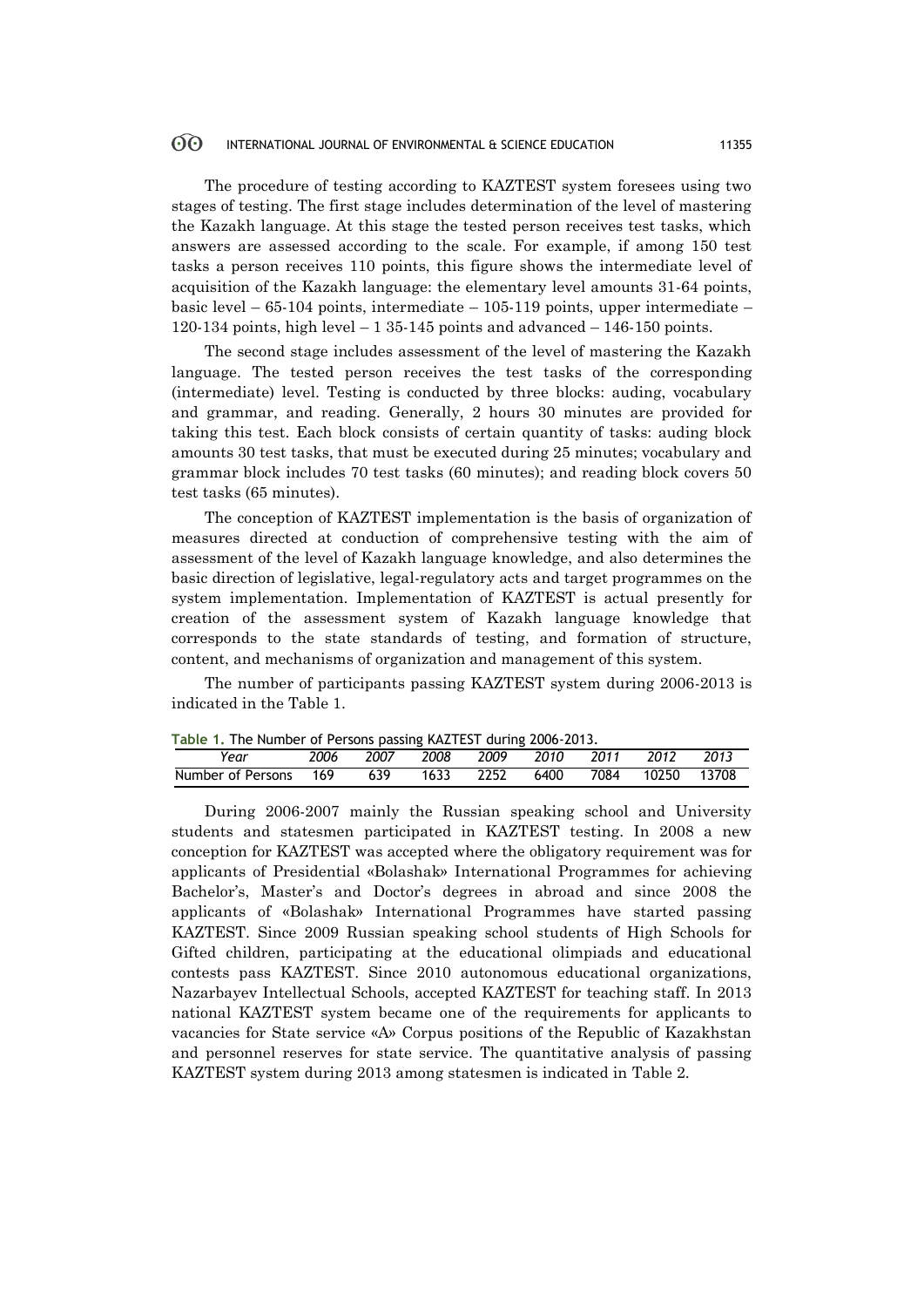| 1 Y.Y          | uruups ur testeu persuns                                                                               | וט ואטוווטיו<br>Persons |
|----------------|--------------------------------------------------------------------------------------------------------|-------------------------|
| 1              | Applicants to vacancies for State service «A» Corpus positions                                         | 197                     |
| $\overline{2}$ | The statesmen of Agency for Natural Monopoly Regulation of the Republic                                |                         |
|                | of Kazakhstan                                                                                          | 70                      |
| 3              | The statesmen for State service «A» Corpus                                                             | 1364                    |
| 4              | The statesmen of National Security Committee                                                           | 11                      |
| 5.             | The statesmen of the Ministry of Industry and Innovation Technologies of<br>the Republic of Kazakhstan | 303                     |
| 6              | The statesmen of the Agency of Statistics of the Republic of Kazakhstan                                | 26                      |
| 7              | The statesmen of the Economic Department of the Parliament of the<br>Republic of Kazakhstan            | 23                      |
| 8              | The statesmen of the Central Election Committee of the Republic of<br>Kazakhstan                       | 34                      |
| 9              | The statesmen of the Treasury Committee of the Ministry of Finance of the<br>Republic of Kazakhstan    | 49                      |
|                | 10 The statesmen of the Ministry of Economics and Budget Planning of the<br>Republic of Kazakhstan     | 55                      |
|                | 11 The statesmen of the Ministry of Justice of the Republic of Kazakhstan                              | 54                      |
|                | 12 The statesmen of the Ministry of Finance of the Republic of Kazakhstan                              | 153                     |
|                | 13 The statesmen of the Ministry of Foreign Affairs of the Republic of<br>Kazakhstan                   | 160                     |
|                | 14 The statesmen of the Agency for Competetiveness Defence of the Republic<br>of Kazakhstan            | 47                      |
|                | <b>TOTAL</b>                                                                                           | 2546                    |

**Table 2.** The Number and Group of Persons passing KAZTEST in 2013. *№ Groups of tested persons Number of* 

Since 2014 the given testing system is being conducted for personnel attestation in national companies as «KazMunayGaz», «Kazakhstan Railway» and others. In 2015, the Memorandum of Cooperation is signed between KAZTEST system and Nazarbayev University and it was decided to conduct the Kazakh language acquisition assessment of students with the help of KAZTEST system. As seen from above, KAZTEST system is increasing its potential year by year and started covering all the spheres of social life. At the beginning the KASTEST was conducted only among school and university students, but later the tests are passed by statesmen, flight attendants, teaching staff of schools and universities and professors, the managers of Presidents Administration of the Republic of Kazakhstan, Council of Prime-Minister, Supreme Court, Central Election Committee, managers of different positions at Agencies for State Service, and akims (mayors) of oblasts (regions), cities and provinces.

The Republic of Kazakhstan is a multinational country with about more than 130 nationalities and is characterized by outstanding cultural and linguistic diversity (Kadyraliyeva et al., 2013). As one of the multinational and multilingual countries of the world the Republic of Kazakhstan conducts the language policy directed to the national languages, culture, traditions and customs of other nation. Situation in the Republic of Kazakhstan is unique as the country was able to avoid the conflict expressed in the sphere of inter-ethnic and inter-confessional relations under state economic and political systems restructuring (Kadyraliyeva, 2014). The reason for such a "soft" transition is the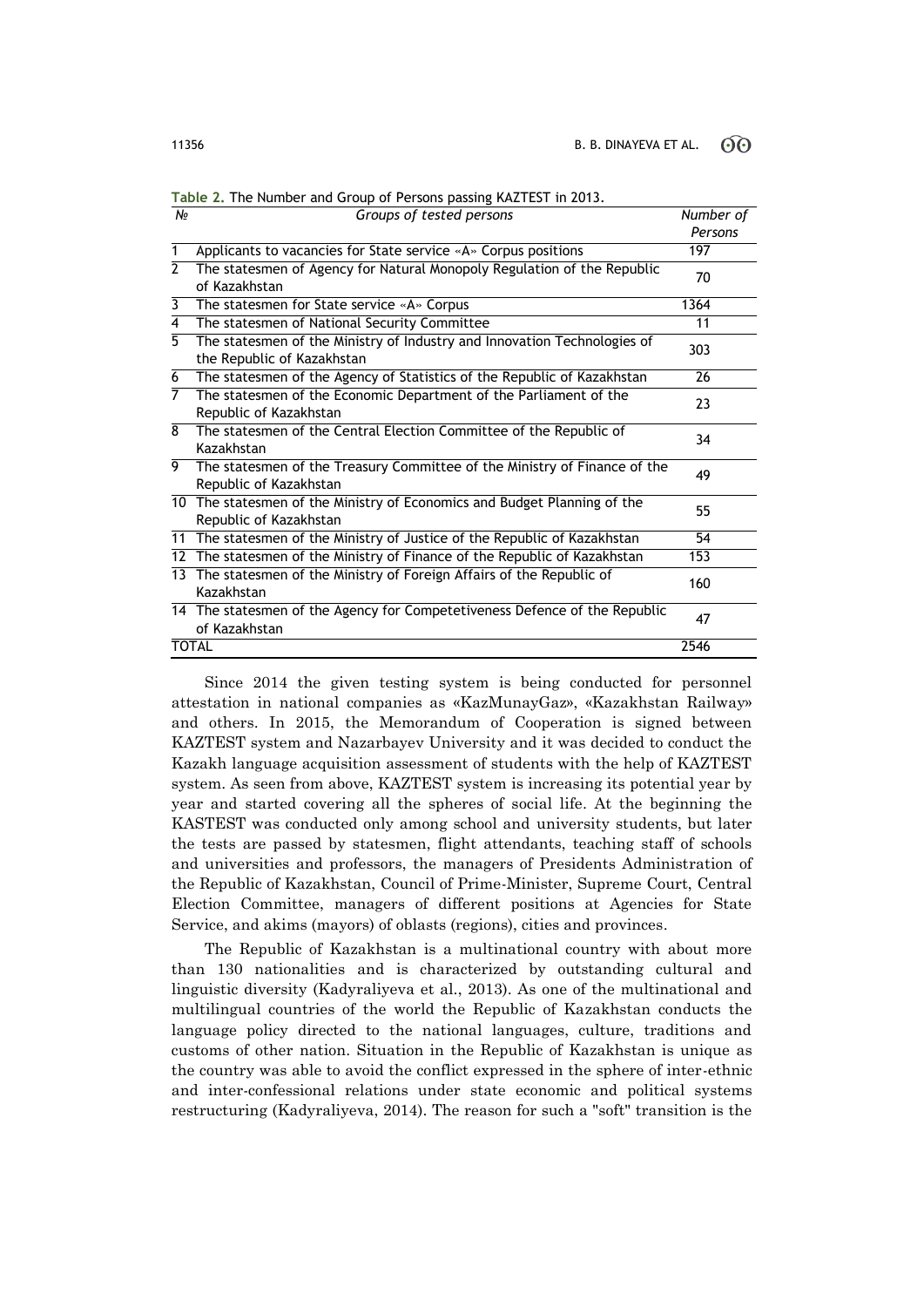fact that population builds identity more on civil grounds, rather than national (Assyltayeva et al., 2012). However, national identity and state language positions growth is a current task in the country. Although the government cope with the strains between civilian and ethno-national trends in state development up to this point, as well as with relationship management between different ethnic groups within the country, without prejudice to relations with neighboring countries (Beacháin & Kevlihan, 2013), this is a significant challenge for policy-makers and administrators to preserve diversity and mutual understanding under proclamation of state language role and status raising course in multi-ethnic and multilingual society.

In consequence with the Law «On Languages of the Republic of Kazakhstan», the Kazakh language is considered to be the official language, and the Russian is the language of multinational communication. The Russian is used equally with the official language in state organizations and local governing organizations. At this point, elementary schools promote Kazakh identity growth by means of modern textbooks in both the Kazakh and Russian languages (Mun, 2014). One of the KAZTEST system development objectives is to contribute to national identity formation and consolidation among the adult population, as well as maintaining the level of state language proficiency, regardless of nationality.

Historically the territory of Kazakhstan became the part of Russian Empire in XVIII century and during the period of Soviet Union for about 80 years, the Russian language served as an official and communicative language. Now, the Kazakh speaking spheres are spread mostly in education (kindergarten, school and etc.), science (social sciences), art and culture (literarture, theatre and etc.), mass media (radio, television, cinema and etc.), religion, way of life and family. But in the social and political life (governing system of the country, foreign and interior policy, economics and etc.), agriculture and industry, construction, transportation, communication, consuming and service, information (advertisements) the Russian was the leading language during a long period of time and it remains so today.

The Royal Russian government had the main principle of pressing the national policy, freedom and culture among the other countries. And as a result of such a pressing policy Kazakhstan became as a country with low level of literacy.

During the period of Soviet Union Kazakhstan was one of the centralized countries with social and economic part of Russia. At that time the Kazakh language was used only in education, literature, theatre and sometimes in mass media, but was not absolutely used in state governing, economics and politics. Approximately in 1917-1990 the number of population that does not speak the native language increased. That was the period of lost generation and dangerous period for the perspectives and future of Kazakhstan.

In 1991 after the Independence the Republic of Kazakhstan accepted the Law «On Languages of the Republic of Kazakhstan». The given Law defined the Kazakh language as an official language. Since Independence the various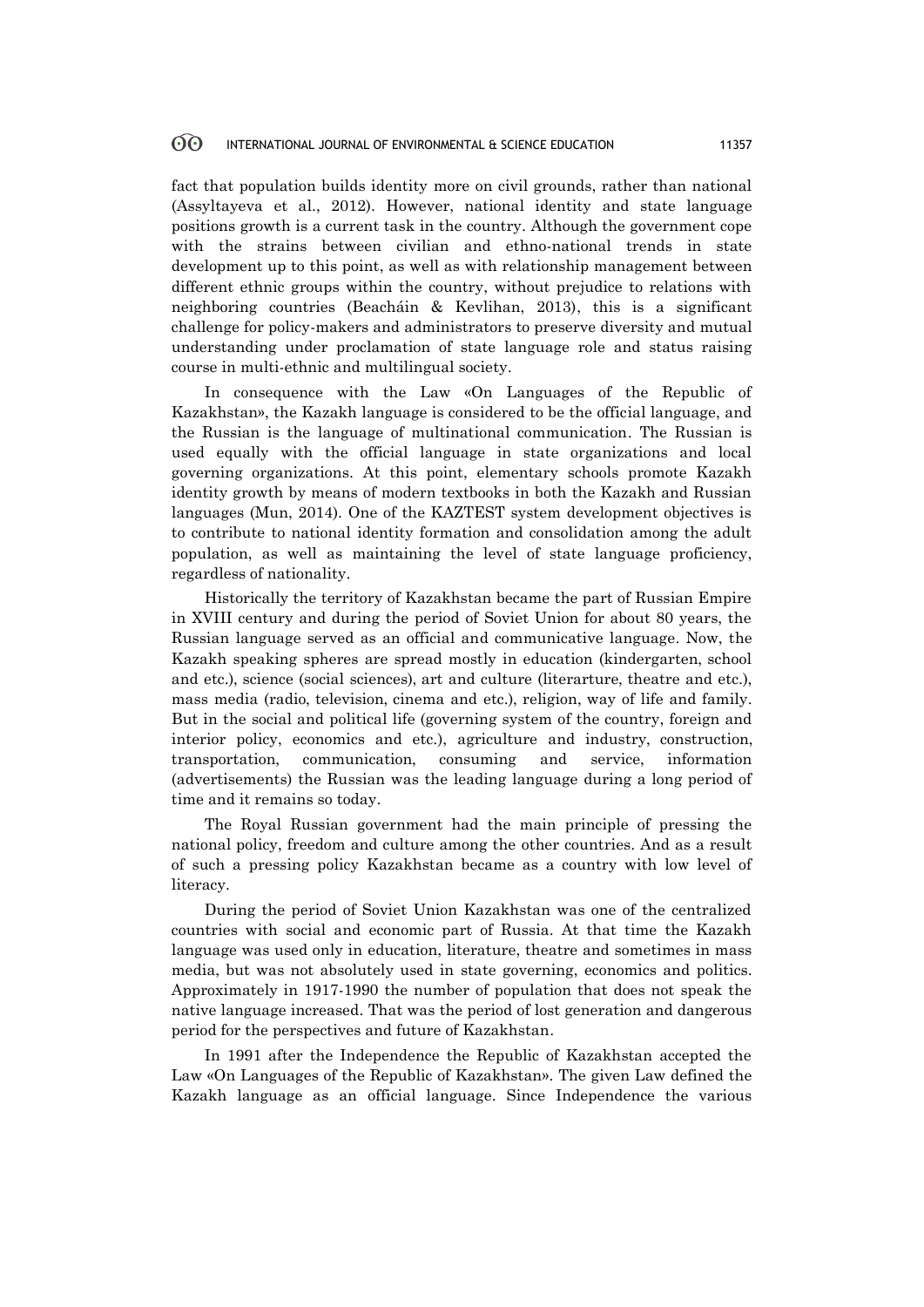measures directed to the spread of official language are being conducted in the framework of language policy of the country. Also every 10 years the National Programme for Language Development and Support is accepted and the execution of the given programme lies under the control of the Government. Thanks to the national programmes the language situation in the country is changed as a whole; the number of the Kazakh speaking communicative spheres of the society is increased. The language situation of the country may be depicted as follows: the citizens studied during the Soviet Union period, not speaking or speaking bad Kazakh use Russian as a language of communication; and those who studied after Independence use both Kazakh and Russian languages equally. Thus, learning the state language in order to undergo testing and, respectively, for college entrance and hiring becomes the personal need of a person, as the language prestige increased and the scope of its use is rapidly expanding.

# **Discussion and Conclusion**

Nowadays the National Programme for Language Development and Language Use for 2011-2020 is in action. In consequence with the Constitution of the Republic of Kazakhstan, the Law «On Languages of the Republic of Kazakhstan» of the Republic of Kazakhstan, the Conception of Language Policy of the Republic of Kazakhstan and Doctrine of National Unity, the developed National Programme sets the main purpose as «The official language is the main factor of national unity» and in this framework the main objectives of conducting the programme cover the problems of language acquisition assessment system. The Kazakh language acquisition assessment ensures the execution of the principles of language policy. Assessment system helps the Kazakh language to develop as an official language and to increase the competitive ability of the language. Kazakh language competitiveness improvement is important primarily because Russian language still is the main language on geopolitical, political, military and economy levels in the region (Pavlenko, 2008). In addition, since most well paid professions, especially in urban environment, require excellent knowledge of Russian language in the first place, it affects the choice of the language of instruction (Fierman, 2006), which in turn will affect the use of language preferences in the future.

In this case, KAZTEST is depicted as an instrument to define the official language acquisition assessment level among the citizens of the Republic. The tests of KAZTEST system are confirmed by the requirements of communicative competence in Kazakh language acquisition of the National Standards of the Republic of Kazakhstan. The communicative competence consists of linguistic, speech, social, discourse, strategic, and social and cultural competences (Sadybekova, 2013). At the same time, communicative competence based on the use of only one language is a utopia, in the sense that success requires intercultural communicative competence and at least bilingualism in modern world, so the subject could be familiar with both national and international contexts (Alptekin, 2002). There are all conditions for intercultural communicative competence development in the Republic of Kazakhstan.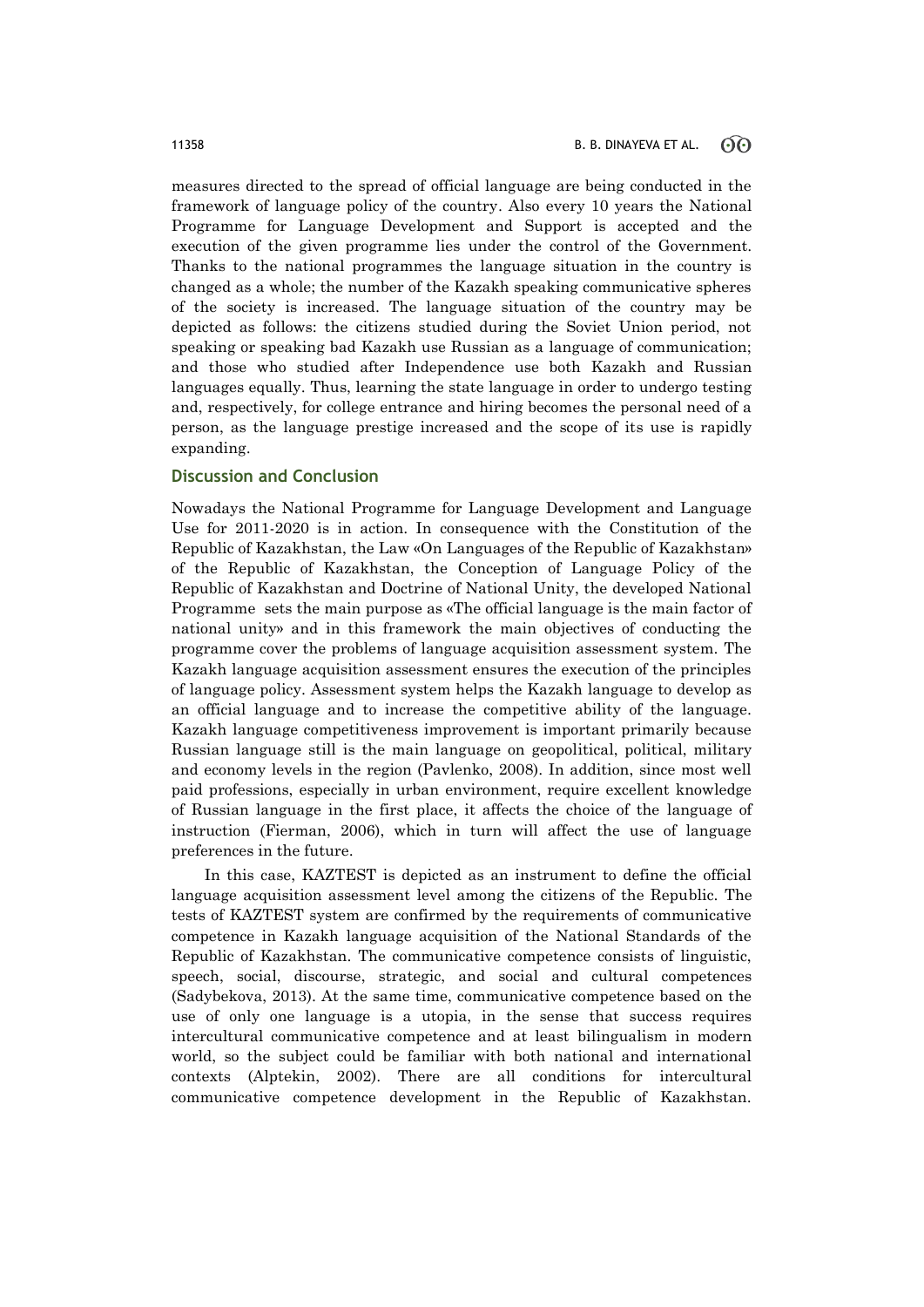Moreover, it confirms with development program "Trinity of languages", as there are two international languages in the Republic of Kazakhstan – Russian and English. If Russian is widely used and Kazakh is not due to historical reasons, the number of English-speaking professionals in the country is very small (Pavlenko, 2008). Accordingly, English and Kazakh languages are priority among the population, not only as a less common, but also as languages giving the best opportunities in modern society because of globalization and due to progovernment efforts of the Government.

KAZТЕSТ system is the result of the measures conducted in the framework of language policy of the Republic of Kazakhstan as a uniting factor of multilingual society of the state.

### **Implications and Recommendations**

Implications and recommendations for future studies are as follows. It is necessary to improve the assessment system criteria by defining the KAZTEST testing specifications. The next objective in improving KAZTEST system should be the consideration and improvement of testing content and structure. Research on assessment criteria and "1 completed assignment – 1 point" system is of particular interest.

System's factorial studies are necessary in order to understand KAZTEST system. This understanding will allow to make reasoned changes in test structure. Also, a mutual cooperation of citizens of Kazakhstan and specialists in the fields of Education, Science and Engineering is needed in improving the national assessment system of language acquisition. And improvement measures have to be implemented under the auspices of the Republic of Kazakhstan.

Level of state language proficiency raising, as well as the level of English proficiency as a language of international communication, and maintaining a high level of Russian proficiency as the lingua franca contribute to national identity formation among the population on the one hand, and effective communication skills formation in international context on the other hand.

### **Disclosure statement**

No potential conflict of interest was reported by the authors.

### **Notes on contributors**

**Bekzat B. Dinayeva** is a PhD, Associate Professor of the Department of Kazakh and Russian Languages, KAZGUU University, Astana, Kazakhstan.

**Sabira M. Sapina** is a PhD, Associate Professor of the Department of Kazakh and Russian Languages, KAZGUU University, Astana, Kazakhstan.

**Aizada K. Utanova** is a PhD, Associate Professor of the Department of Kazakh and Russian Languages, KAZGUU University, Astana, Kazakhstan.

**Nurlykhan N. Aitova** is a PhD, Head of the Postgraduate Education Department, K. Zhubanov Aktobe Regional State University, Aktobe, Kazakhstan.